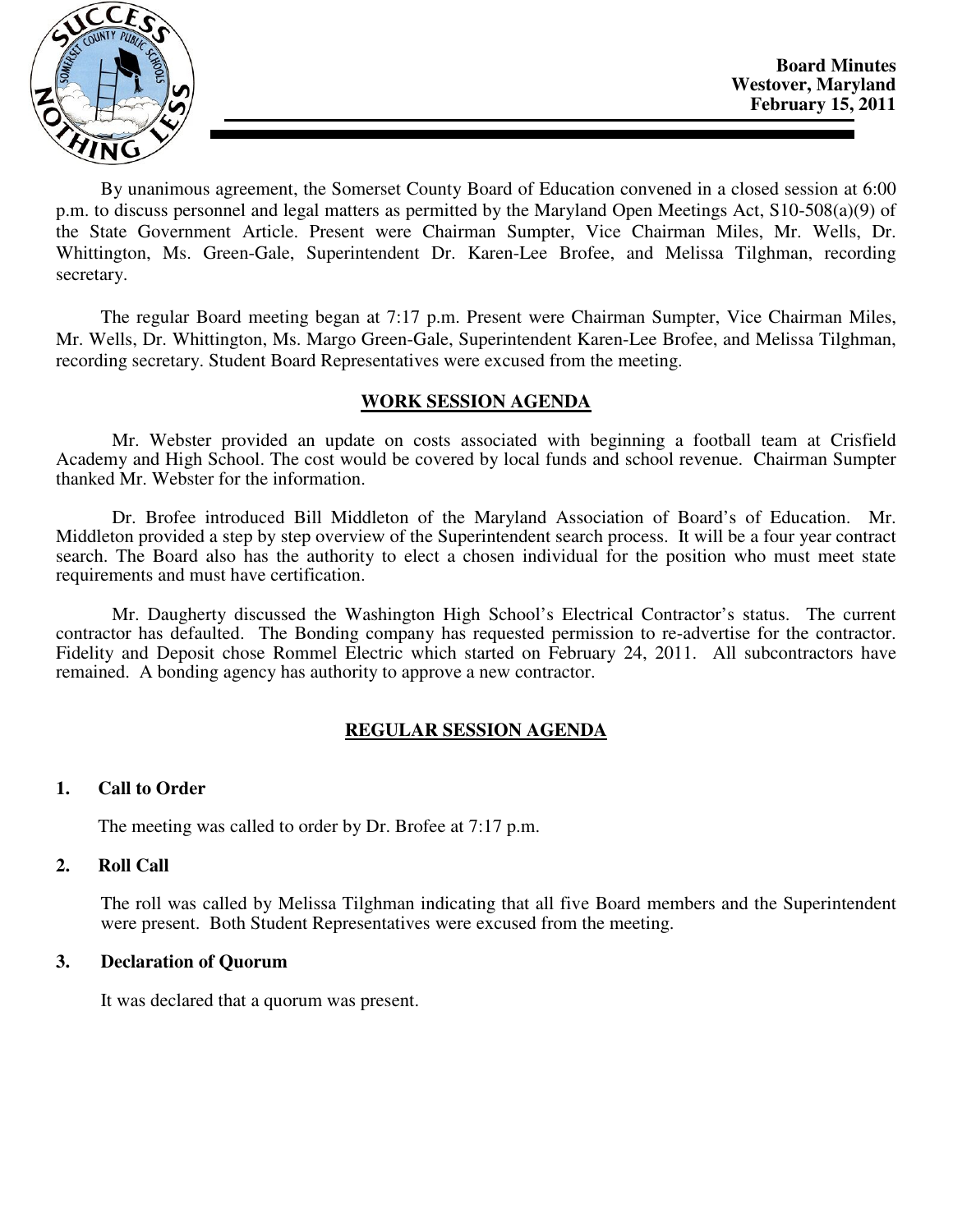# **4. Pledge of Allegiance**

Chairman Sumpter led the Board in the Pledge of Allegiance.

# **5. Approval of Minutes**

A motion was called for by Chairman Sumpter, moved by Vice Chairman Miles, seconded by Dr. Whittington and passed to approve the minutes of January 25, 2011. The motion was carried unanimously.

# **6. Adoption of Agenda**

 It was moved by Vice Chairman Miles, seconded by Dr. Whittington and passed to adopt the agenda as presented. The vote was unanimous with all Board members in agreement.

# **7. Student Board Members' Activities Report**

Both Student Board Representatives were excused from the meeting, one was sick and the other had a prior engagement. Dr. Brofee presented the Board with the school reports. Dr. Brofee sought the help of the community and staff to assist with the cost of Somerset Intermediate's North Bay Trip. This will give more students the opportunity to attend.

# **8. EPA Award – Energy Education Environment Excellence Awards**

Mr. Ross Kelly, Energy Education Inc. presented the Board with an energy savings award. SCPS has saved over \$856,000 in energy costs. SCPS and staff were thanked for all their hard work.

## **9. DAR Essay Contest**

Ms. Bloodsworth presented the DAR Essay Contest Winner. This year's essay was on the "2010 Celebration of the  $275<sup>th</sup>$  Birth of Paul Revere". Students were asked to become Paul Revere and tell about their life story accomplishments. The winner was a student from Crisfield Academy and High School. After reading her story, she was presented with a fifty dollar savings bond and a certificate. The Board commended the student for a job well done.

# **10. Public Participation**

Daniel Powell, Somerset County States Attorney introduced himself to the Board members and the community. Mr. Powell expressed concern about gang prevention and youth recruitment as well as school hazing. He stated that he will use his position in the county to address students when needed and talk to them before they end up on juvenile court. Mr. Powell expressed his concern and awareness of the racial disparities within the county. The Board thanked him for his show of support for the youth in Somerset County.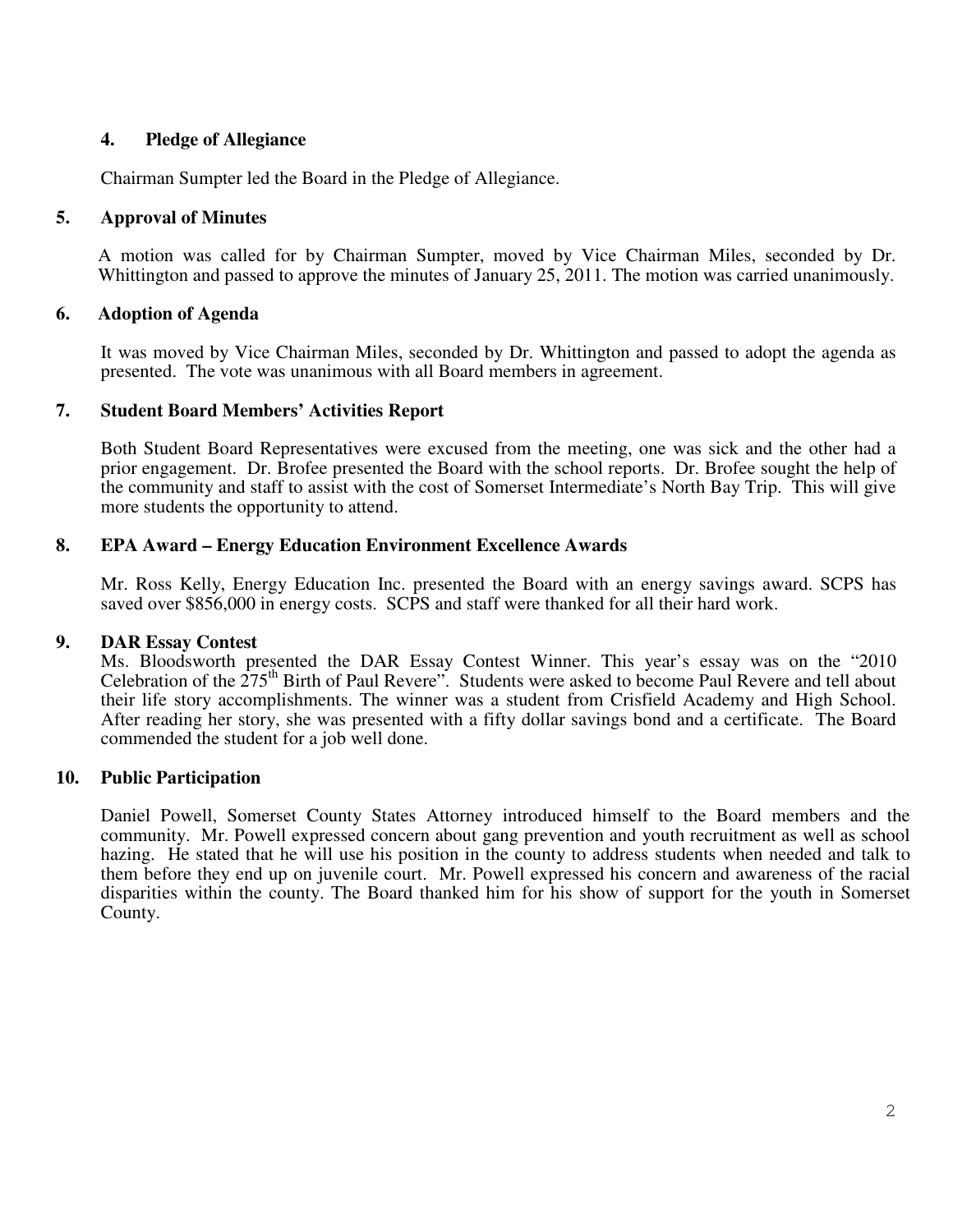# **12. Old Business**

# **A. Facilities**

## **Change Order Requests – Washington Academy & High School Renovation**

It was moved by Dr. Whittington, seconded by Mr. Wells and passed to approve Mr. Daugherty's Washington High School change order request #49; to furnish and install Curb Adapters and Additional Ductwork for Phase 4 Roof Top Equipment. The vote was unanimous.

#### **Electrical Contractor Update**

Mr. Daugherty provided a brief recap of the discussion in the open work session. The Bonding Company will absorb the additional costs and no delays are anticipated.

#### **B. Human Resources**

#### **Job Descriptions**

Mr. Lawson provided the Board with an update on the Online Application process. The online tracking system is called "School Recruiter". This system will help gather requested demographic data on local, state, and federal levels. Applications can be generated in fifteen to twenty seconds with an annual cost of \$4,000. Central Office staff will help individuals complete applications if they stop by the office. The new application process will be posted on the Website as well as a briefing in the newspaper.

#### **Job Descriptions**

It was moved by Vice Chairman Miles, seconded by Mr. Wells and passed to approve the following presented revised job descriptions: Instructional Assistant and Reading Coach. The vote was unanimous.

## **Teacher of the Year 2011 Banquet March 17, 2011**

Mr. Lawson provided a brief update on the history of the Teacher of the Year. Since 1987 we have had twenty-four "Teachers of the Year" winners with seven being State finalist, and one Maryland State Teacher of the Year. He also provided the Board with a breakdown of the review/selection panel. The Teacher of the Year Banquet will be held March 17, 2011.

## **C. 2011-2012 Calendar**

Mr. Bloodsworth presented the proposed 2011-2012 School Calendar. Though input on the proposed calendar was slow, it was determined that the majority voted on Calendar two which included the extended Christmas break.

A motion was called for by Chairman Sumpter, moved by Dr. Whittington, seconded by Ms. Green-Gale and passed to approve the recommendation of Calendar 2 as the 2011-2012 School Calendar. The motion was carried unanimously.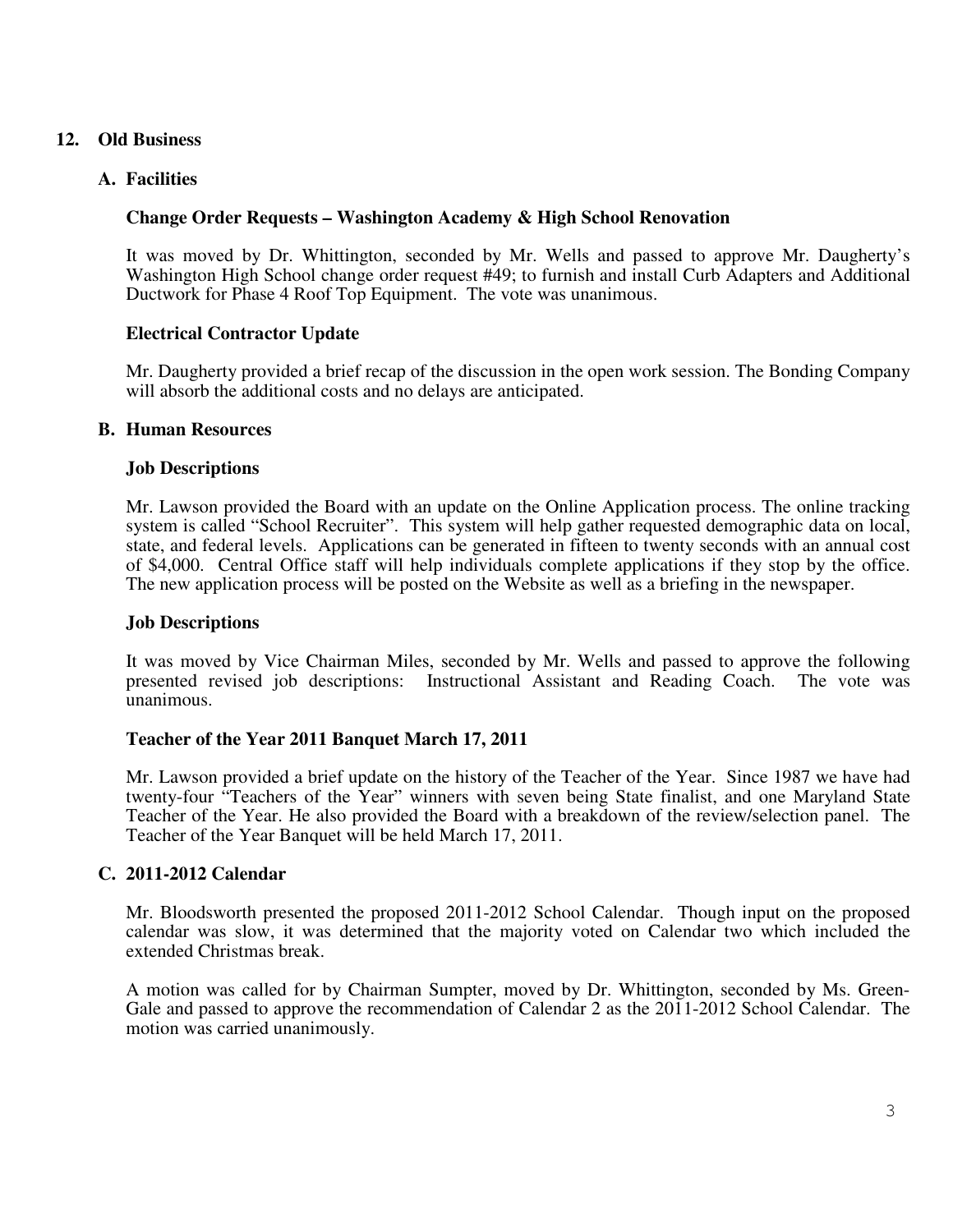# **D. 2012 Budget: Where We are and Where We are Going**

Dr. Brofee showed the Board a presentation on the 2012 budget which listed items for consideration in balancing the budget.

# **Item 1 – Program Goals (Master Plan and Race to the Top)**

We must follow the guidelines in the Master Plan which is to increase student achievement through engaged students and family and community involvement; increase effective instruction through Highly Qualified Staff and continuous learning and improvement; and to provide a safe & secure learning environment through attentive and supportive student services through consistent and effective discipline. The Board has made a commitment to focus on decision-making on student achievement, student well-being, and system moral by thinking of the system as a whole, not as separate schools.

## **Item 2 – Bridge to Excellence Report**

The NCLB requires student achievement of high standards in Reading and Mathematics, ELL student achievement, highly qualified teaching staff for all students, a safe drug free learning environment and a successful graduation rate. We have achieved at 97.7% of Highly Qualified Staff and Maryland has been ranked 2<sup>nd</sup> in the nation. ARRA assurances require teacher effectiveness and equitable placement, Pre K through College Career and Data system, college and career ready standards and assessments, and targeted intensive intervention and support.

## **Item 3 - What is Our Projected Revenue?**

ARRA positions were decreased by \$400,000 during 2010-2011. The Governor's budget shows a decrease of \$251,220. Maryland took an overall 94 million dollar decrease.

## **Item 4 – What are the requests for 2012?**

The Superintendent provided a list of staff requests. Mr. Wells questioned Princess Anne's large additional staff request. All except two schools had a request to maintain the ARRA positions. Staff also requested an increase in materials and services.

## **Item 5 – Some Options to Balance the Budget**

The Superintendent listed several options that would help balance the budget and save positions. She recommended that furlough days be put on the negotiating tables, set clear class sizes, current positions be distributed according to enrollment, approach all positions and items according to impact and efficiency, and seek non-recurring cost support from the commissioners. The also suggested that we begin informing person in positions that will not be sustained by early March and recommended we seek external or grant funding for the expansion of the technology program.

## **Item 6 – Budget Development Calendar**

- The Superintendent will meet with the commissioners on March 01, 2011
- A Budget Work Session will be held on March 08, 2011
- Regular Board Meeting/Public and Staff Input on March 15, 2011
- ▶ Public Hearing on April 26, 2011
- Budget Approval on May 17, 2011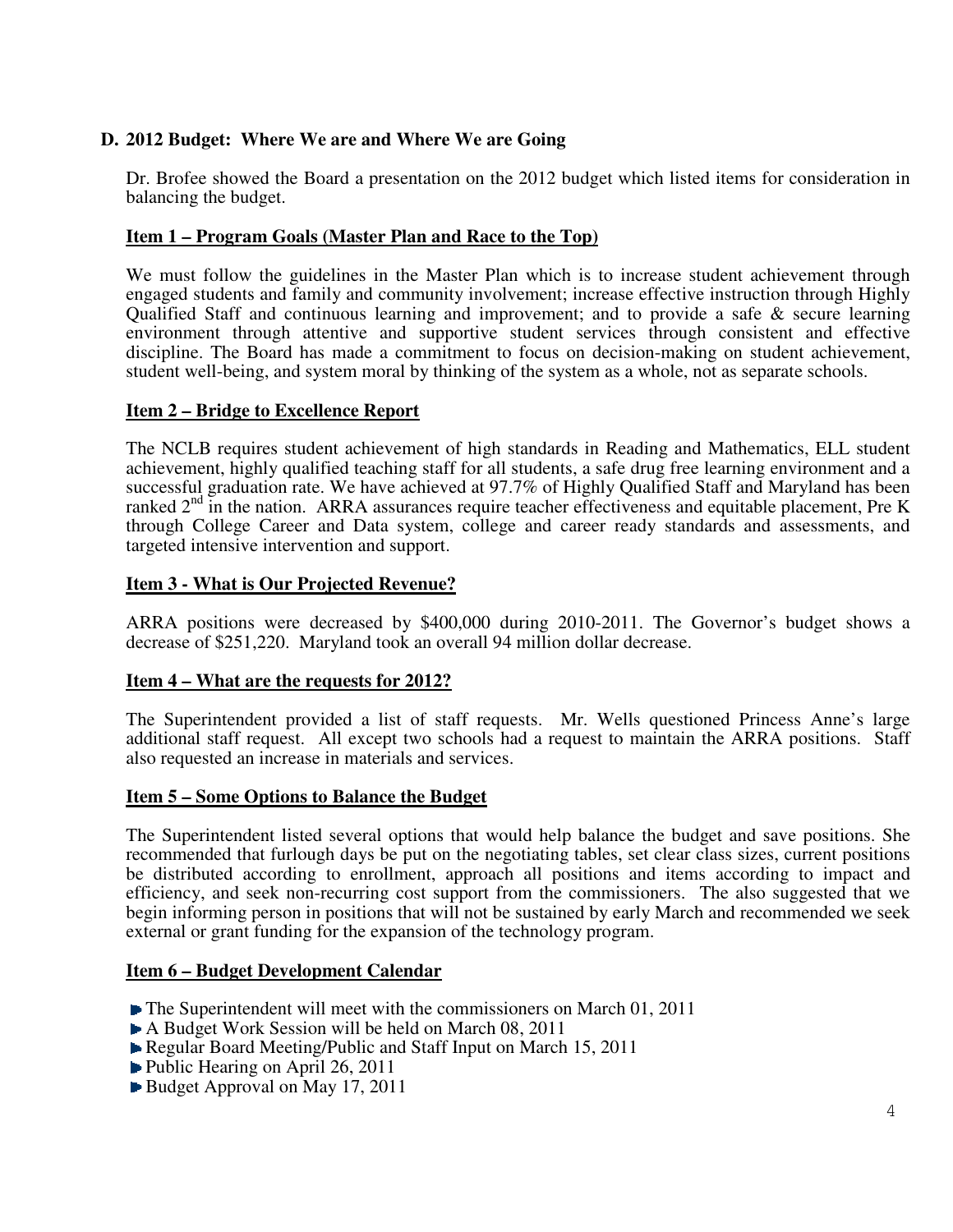# **12. New Business**

# **A. Finance**

# **Monthly Finance Report**

Ms. Miller presented the monthly finance report to the Board.

# **Food Service Report**

Ms. Miller presented the food service report to the Board members. The Board members thanked Ms. Miller for the information.

# **B. Facilities and Transportation**

# **Approval of School Bus Purchase**

The request of Charles Fisher to purchase a new bus was tabled until the March meeting. Dr. Whittington expressed concern about voting on this issue until current issues are resolved.

# **Field Trip Approval**

It was moved by Vice Chairman Miles, seconded by Dr. Whittington and passed to approve the Student Government Association's request to attend an overnight leadership workshop at the State Convention in Ocean City. The vote was unanimous with the stipulation that a male and female chaperone attend. Mr. Bloodsworth will inquire on Crisfield High School's SGA's participation in the workshop.

## **C. Uniform Initiative Expansion**

Dr. Brofee informed the Board that Ms. McLaughlin will be gathering feedback on the current student uniform initiative. She will be talking to secondary schools and will come forward in the future with the results.

## **D. Human Resources**

## **Whistle Blower Hotline Recommendation**

Dr. Brofee requested the Board's direction in developing a Whistle Blowing Policy. This policy would allow other employees to inform Supervisor's of Employees wasteful work. The cons are that it could mean additional cost to the county and send a wrong message to staff.

It was moved by Vice Chairman Miles, seconded by Ms. Green-Gale and passed to move the Whistle Blower Hotline Recommendation to next month's meeting.

## **New Hire, Retires, and Resignations**

It was moved by Dr. Whittington, seconded by Vice Chairman Miles and passed to approve Mr. Lawson's Human Resources. The vote was unanimous.